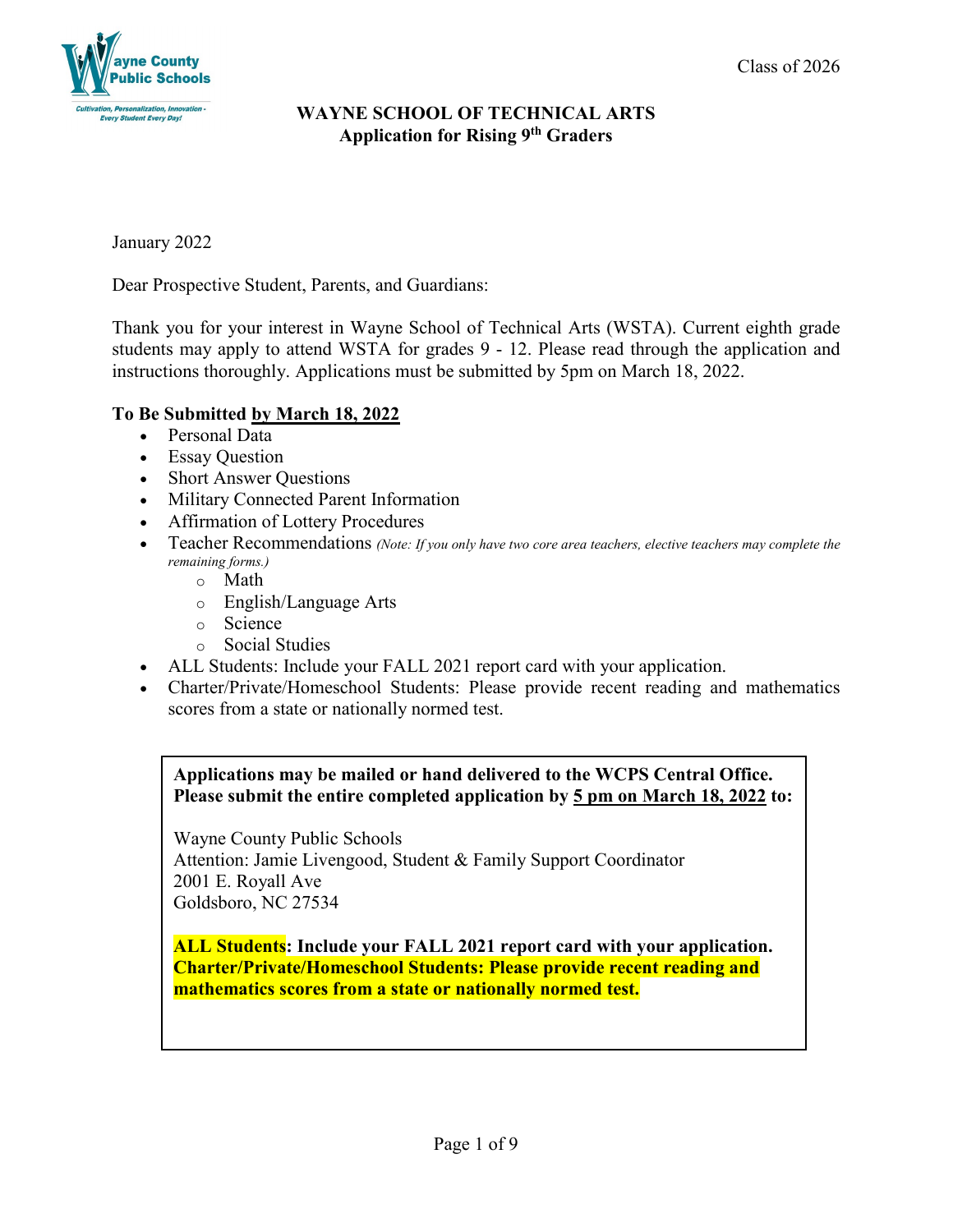

#### **Personal Data**

| Student Name<br>Last                     | First                            | Middle     |
|------------------------------------------|----------------------------------|------------|
| Home Phone                               |                                  | Cell Phone |
| Current Grade                            |                                  |            |
| Birth Date:                              | Gender (Circle one): Male Female |            |
|                                          |                                  |            |
|                                          |                                  |            |
|                                          |                                  |            |
| Parent/Guardian Name                     |                                  |            |
|                                          |                                  |            |
| Student lives with (circle one):         |                                  |            |
| Both parents Father Mother Grandparent/s | Other<br>Be fully specific       |            |
|                                          |                                  |            |
|                                          |                                  |            |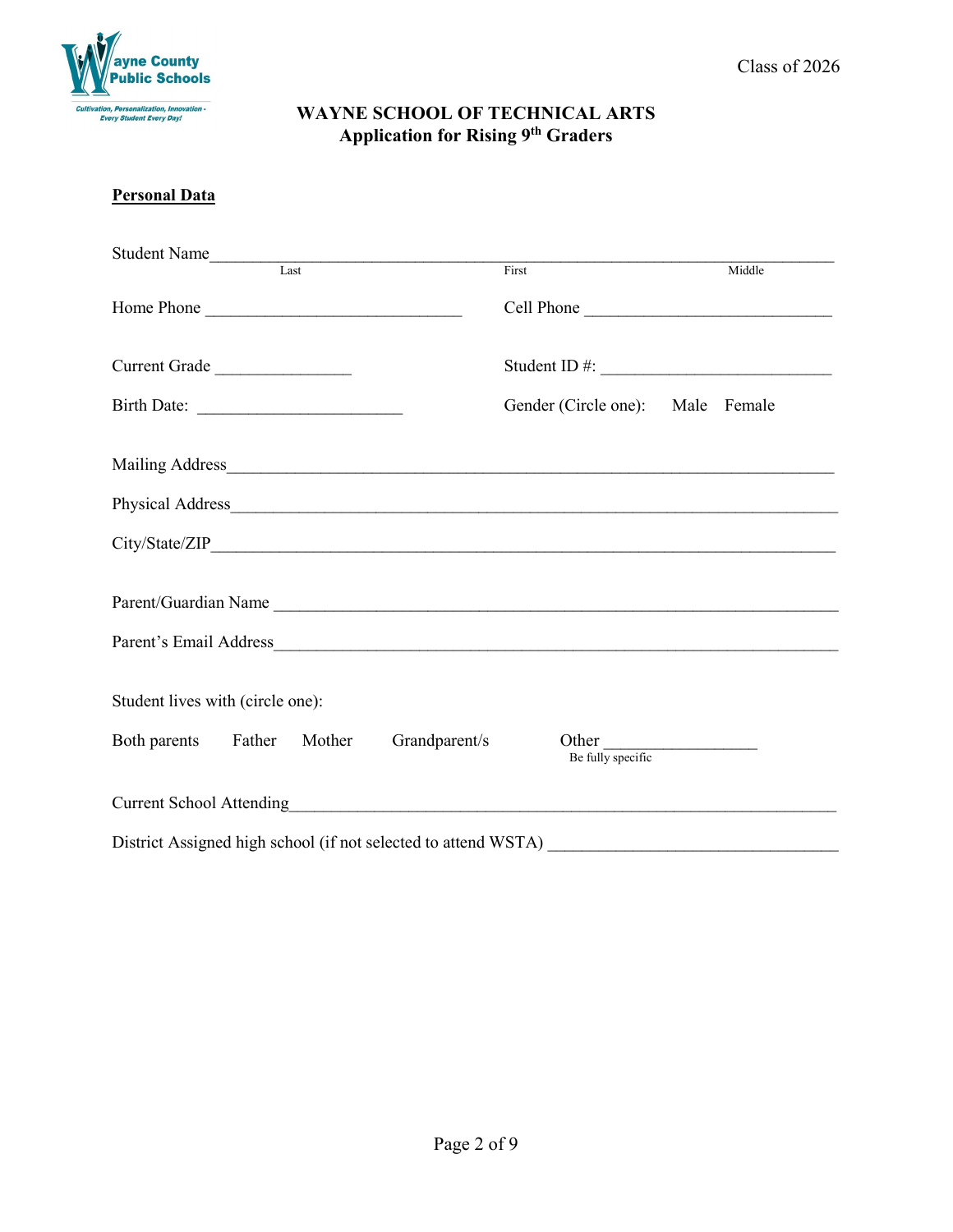

# **To Be Completed by the Student in his/her own handwriting**

In a brief personal essay of at least two paragraphs, please answer **ONE** of the following:

- A. Describe your "dream" future career, and how you think attending WSTA will help prepare you for that career.
- B. Describe a time when learning was challenging for you, and what you did to overcome the challenge.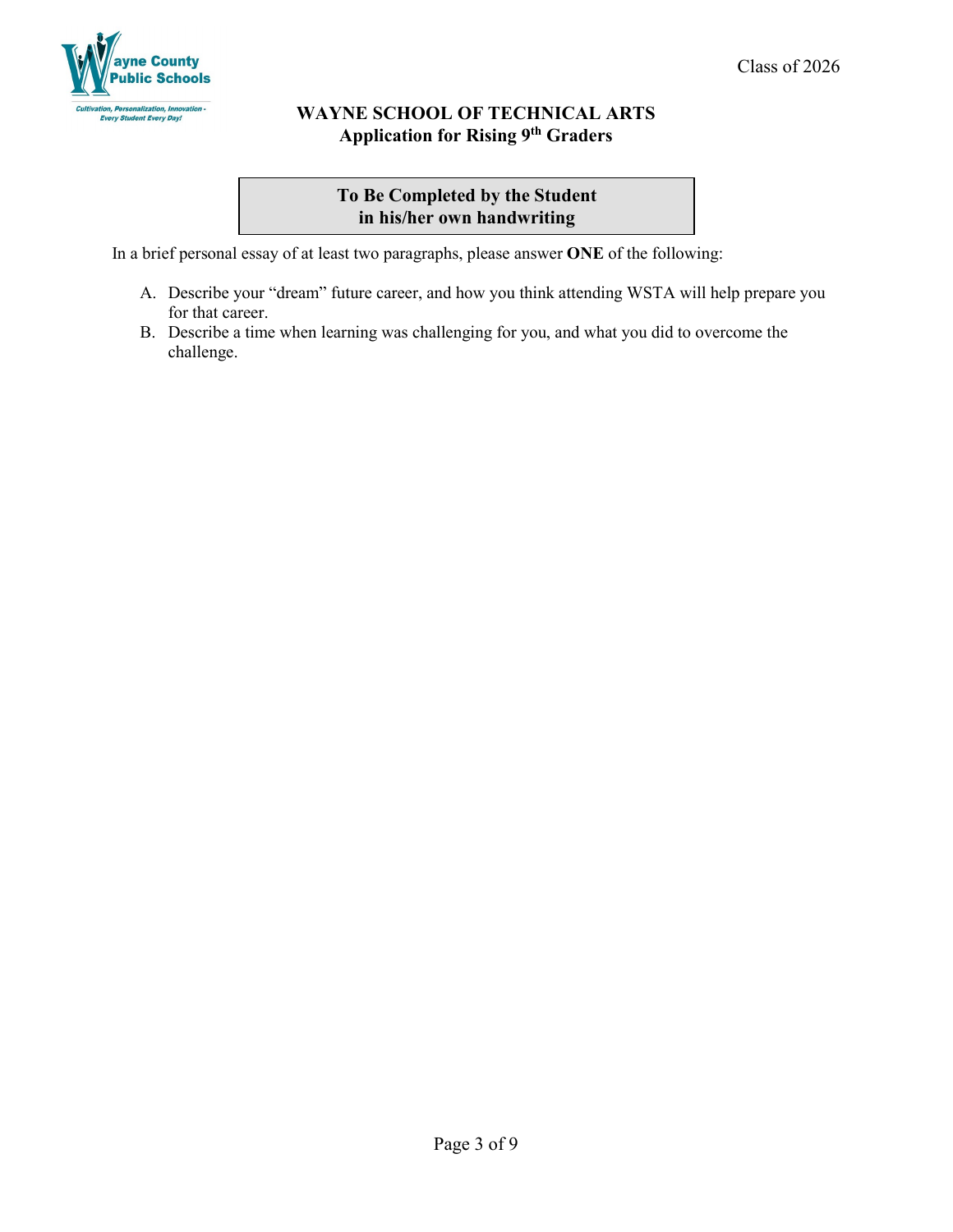

**To Be Completed by the Student**

 $\_$  ,  $\_$  ,  $\_$  ,  $\_$  ,  $\_$  ,  $\_$  ,  $\_$  ,  $\_$  ,  $\_$  ,  $\_$  ,  $\_$  ,  $\_$  ,  $\_$  ,  $\_$  ,  $\_$  ,  $\_$  ,  $\_$  ,  $\_$  ,  $\_$  ,  $\_$  ,  $\_$  ,  $\_$  ,  $\_$  ,  $\_$  ,  $\_$  ,  $\_$  ,  $\_$  ,  $\_$  ,  $\_$  ,  $\_$  ,  $\_$  ,  $\_$  ,  $\_$  ,  $\_$  ,  $\_$  ,  $\_$  ,  $\_$  ,

 $\_$  ,  $\_$  ,  $\_$  ,  $\_$  ,  $\_$  ,  $\_$  ,  $\_$  ,  $\_$  ,  $\_$  ,  $\_$  ,  $\_$  ,  $\_$  ,  $\_$  ,  $\_$  ,  $\_$  ,  $\_$  ,  $\_$  ,  $\_$  ,  $\_$  ,  $\_$  ,  $\_$  ,  $\_$  ,  $\_$  ,  $\_$  ,  $\_$  ,  $\_$  ,  $\_$  ,  $\_$  ,  $\_$  ,  $\_$  ,  $\_$  ,  $\_$  ,  $\_$  ,  $\_$  ,  $\_$  ,  $\_$  ,  $\_$  ,

 $\_$  ,  $\_$  ,  $\_$  ,  $\_$  ,  $\_$  ,  $\_$  ,  $\_$  ,  $\_$  ,  $\_$  ,  $\_$  ,  $\_$  ,  $\_$  ,  $\_$  ,  $\_$  ,  $\_$  ,  $\_$  ,  $\_$  ,  $\_$  ,  $\_$  ,  $\_$  ,  $\_$  ,  $\_$  ,  $\_$  ,  $\_$  ,  $\_$  ,  $\_$  ,  $\_$  ,  $\_$  ,  $\_$  ,  $\_$  ,  $\_$  ,  $\_$  ,  $\_$  ,  $\_$  ,  $\_$  ,  $\_$  ,  $\_$  ,

 $\_$  ,  $\_$  ,  $\_$  ,  $\_$  ,  $\_$  ,  $\_$  ,  $\_$  ,  $\_$  ,  $\_$  ,  $\_$  ,  $\_$  ,  $\_$  ,  $\_$  ,  $\_$  ,  $\_$  ,  $\_$  ,  $\_$  ,  $\_$  ,  $\_$  ,  $\_$  ,  $\_$  ,  $\_$  ,  $\_$  ,  $\_$  ,  $\_$  ,  $\_$  ,  $\_$  ,  $\_$  ,  $\_$  ,  $\_$  ,  $\_$  ,  $\_$  ,  $\_$  ,  $\_$  ,  $\_$  ,  $\_$  ,  $\_$  ,

#### **Short Answer**

1. Explain why you are interested in attending Wayne School of Technical Arts.

2. Maintaining good attendance in an innovative school program is essential. Describe how you managed school engagement (staying actively involved in classes) and your daily attendance for the past two school years.

 $\_$  ,  $\_$  ,  $\_$  ,  $\_$  ,  $\_$  ,  $\_$  ,  $\_$  ,  $\_$  ,  $\_$  ,  $\_$  ,  $\_$  ,  $\_$  ,  $\_$  ,  $\_$  ,  $\_$  ,  $\_$  ,  $\_$  ,  $\_$  ,  $\_$  ,  $\_$  ,  $\_$  ,  $\_$  ,  $\_$  ,  $\_$  ,  $\_$  ,  $\_$  ,  $\_$  ,  $\_$  ,  $\_$  ,  $\_$  ,  $\_$  ,  $\_$  ,  $\_$  ,  $\_$  ,  $\_$  ,  $\_$  ,  $\_$  ,

 $\_$  ,  $\_$  ,  $\_$  ,  $\_$  ,  $\_$  ,  $\_$  ,  $\_$  ,  $\_$  ,  $\_$  ,  $\_$  ,  $\_$  ,  $\_$  ,  $\_$  ,  $\_$  ,  $\_$  ,  $\_$  ,  $\_$  ,  $\_$  ,  $\_$  ,  $\_$  ,  $\_$  ,  $\_$  ,  $\_$  ,  $\_$  ,  $\_$  ,  $\_$  ,  $\_$  ,  $\_$  ,  $\_$  ,  $\_$  ,  $\_$  ,  $\_$  ,  $\_$  ,  $\_$  ,  $\_$  ,  $\_$  ,  $\_$  ,

 $\_$  ,  $\_$  ,  $\_$  ,  $\_$  ,  $\_$  ,  $\_$  ,  $\_$  ,  $\_$  ,  $\_$  ,  $\_$  ,  $\_$  ,  $\_$  ,  $\_$  ,  $\_$  ,  $\_$  ,  $\_$  ,  $\_$  ,  $\_$  ,  $\_$  ,  $\_$  ,  $\_$  ,  $\_$  ,  $\_$  ,  $\_$  ,  $\_$  ,  $\_$  ,  $\_$  ,  $\_$  ,  $\_$  ,  $\_$  ,  $\_$  ,  $\_$  ,  $\_$  ,  $\_$  ,  $\_$  ,  $\_$  ,  $\_$  ,

 $\_$  ,  $\_$  ,  $\_$  ,  $\_$  ,  $\_$  ,  $\_$  ,  $\_$  ,  $\_$  ,  $\_$  ,  $\_$  ,  $\_$  ,  $\_$  ,  $\_$  ,  $\_$  ,  $\_$  ,  $\_$  ,  $\_$  ,  $\_$  ,  $\_$  ,  $\_$  ,  $\_$  ,  $\_$  ,  $\_$  ,  $\_$  ,  $\_$  ,  $\_$  ,  $\_$  ,  $\_$  ,  $\_$  ,  $\_$  ,  $\_$  ,  $\_$  ,  $\_$  ,  $\_$  ,  $\_$  ,  $\_$  ,  $\_$  ,

 $\_$  ,  $\_$  ,  $\_$  ,  $\_$  ,  $\_$  ,  $\_$  ,  $\_$  ,  $\_$  ,  $\_$  ,  $\_$  ,  $\_$  ,  $\_$  ,  $\_$  ,  $\_$  ,  $\_$  ,  $\_$  ,  $\_$  ,  $\_$  ,  $\_$  ,  $\_$  ,  $\_$  ,  $\_$  ,  $\_$  ,  $\_$  ,  $\_$  ,  $\_$  ,  $\_$  ,  $\_$  ,  $\_$  ,  $\_$  ,  $\_$  ,  $\_$  ,  $\_$  ,  $\_$  ,  $\_$  ,  $\_$  ,  $\_$  ,

#### **Your signature below indicates that these answers are your handwritten work and that you agree to abide by the following expectations for Wayne School of Technical Arts.**

- \* To attend school daily and arrive on time to all classes.
- \* To abide by and cooperate with WSTA and Seymour Johnson Air Force Base.
- $\bullet$  To have a parent/guardian notify the school on the day of an absence.
- \* To devote sufficient time each evening to homework and study.
- \* To keep your parents/guardians informed of your academic progress.
- \* To stay in school until a high school diploma is earned.
- \* To enroll and be successful in challenging classes.
- \* To attend tutorial sessions and/or seminar as required.

**Student Signature**: \_\_\_\_\_\_\_\_\_\_\_\_\_\_\_\_\_\_\_\_\_\_\_\_\_\_\_\_\_\_\_\_\_\_\_\_\_\_\_\_\_\_ **Date:** \_\_\_\_\_\_\_\_\_\_\_\_\_\_\_\_\_\_\_\_\_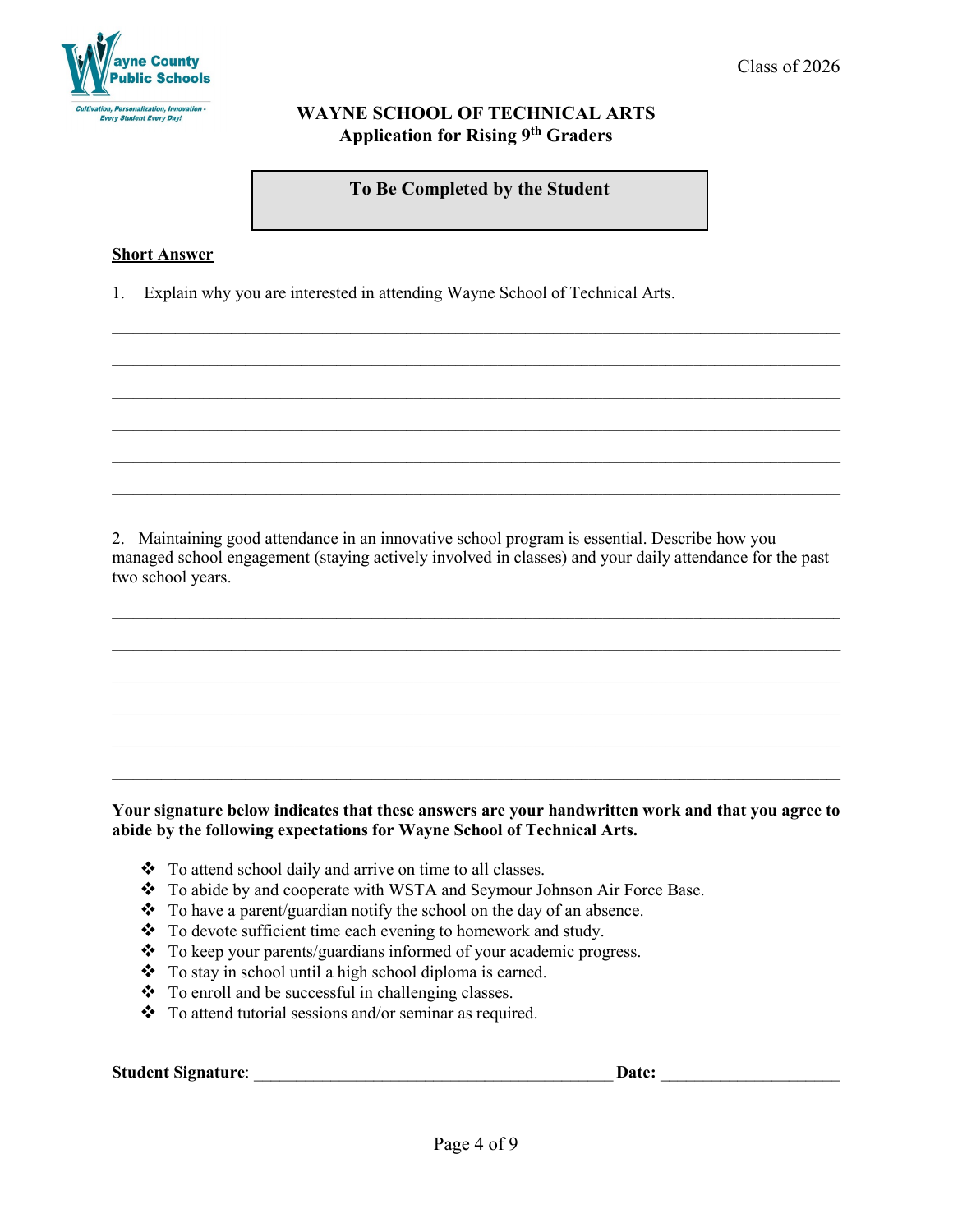

| To Be Completed by the Parent/Guardian |  |
|----------------------------------------|--|
|----------------------------------------|--|

Student Name:

*This page is to be completed by the parent/guardian. All information given on this page is confidential and is needed for our Federal/State reports.*

|                                                       | <b>Military Connected Parent Information</b><br>Note: This information is required for lottery purposes, and may be verified by military personnel. |  |
|-------------------------------------------------------|-----------------------------------------------------------------------------------------------------------------------------------------------------|--|
|                                                       | Please check as appropriate for parent/legal guardian:                                                                                              |  |
|                                                       | <b>Military Status, if applicable</b>                                                                                                               |  |
| $\Box$ USAF - Active Duty                             | Other service - Active Duty<br>$\mathsf{L}$                                                                                                         |  |
| <b>USAF</b> - Reserve Duty                            | Other service - Reserve Duty<br>$\Box$                                                                                                              |  |
| <b>USAF</b> - Active Civilian                         | Other service - Active Civilian                                                                                                                     |  |
| Assigned Installation:                                | Arrival (Month/Year):                                                                                                                               |  |
| Neither parent is military connected, as listed above |                                                                                                                                                     |  |

### **Student Lottery Procedure:**

- Information regarding qualified applicants will be sent to a research agency, "SERVE," which is affiliated with UNC-G, for lottery selection process. Information will include:
	- $\circ$  Directory level information (name/birthdate)<br> $\circ$  School assigned to attend (to ensure equitable
	- $\circ$  School assigned to attend (to ensure equitable representation)<br>  $\circ$  Military connected status
	- Military connected status
- SERVE will upload submitted student list to SECURE computer file accessible ONLY to research team members involved in lottery process.
- Student data, including name, birthdate, and whether or not student was selected in the lottery will be sent to the North Carolina Education Research Data Center at Duke University.
- Data is de-identified and assigned a number for any future research so that students' names are never specifically used in any research.
- Past (and possible future) use by UNC-SERVE of de-identified data includes studying the academic success of students selected to attend WSTA vs. those who were not selected in a lottery.
- There are currently NO plans to use data from Wayne County Schools' students in research.
- Should SERVE desire to use student data in future research:
	- $\circ$  ONLY de-identified student data will be used;<br> $\circ$  This de-identified data will ONLY be used with
	- This de-identified data will ONLY be used with the approval of the Institutional Review Board of SERVE, as well as a formal approval from Wayne County Schools.

**Parent/Guardian:** Your signature below affirms that the above military status information is correct, and provides permission to send your student's name, birthdate, parents' military status, and assigned school to UNC-G SERVE for lottery selection of applicants.

Parent Signature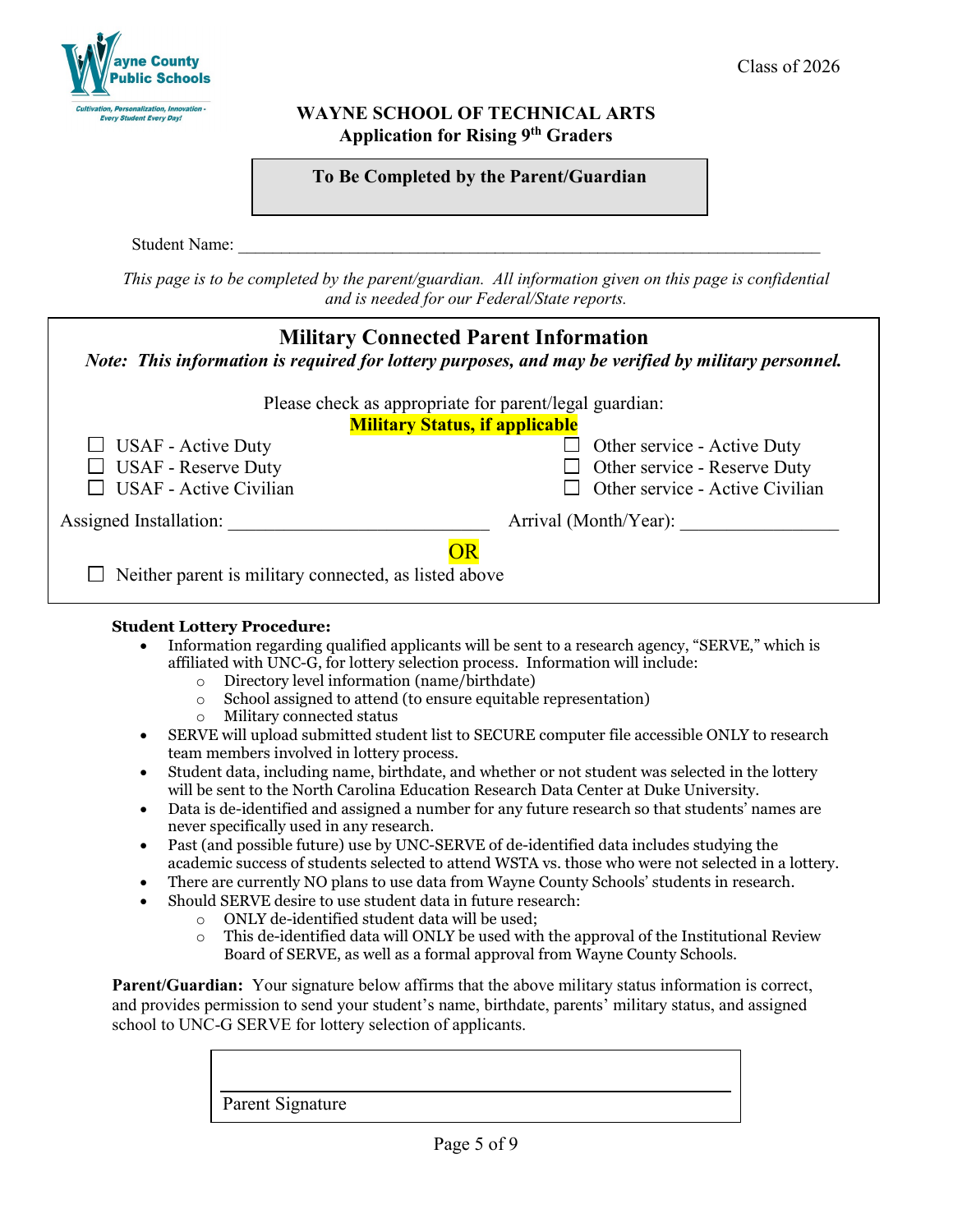

# **Subject Teacher Recommendation: To be completed by student's LANGUAGE ARTS teacher**

Student Name

Teacher Name **Subject** 

# **Please reflect on the TYPICAL DAILY behavior of this student, and check yes or no in response to each statement.**

|                                                                    | YES | N <sub>O</sub> |
|--------------------------------------------------------------------|-----|----------------|
| Contributes ideas in class                                         |     |                |
| Generally has a positive attitude about work                       |     |                |
| Listens, shares and supports others                                |     |                |
| Follows directions                                                 |     |                |
| Satisfactorily completes assignments                               |     |                |
| Submits assignments on time                                        |     |                |
| Is respectful of peers, adults and property                        |     |                |
| Satisfactorily manages own behavior                                |     |                |
| Regularly attended both virtually and F2F, as assigned             |     |                |
| Demonstrates the ability to handle a rigorous academic environment |     |                |

Do you have any significant discipline/behavior concerns about this student that you feel would interfere with him/her being a successful and responsible member of the WSTA and Seymour Johnson Air Force Base community? If yes, please explain.

\_\_\_\_\_\_\_\_\_\_\_\_\_\_\_\_\_\_\_\_\_\_\_\_\_\_\_\_\_\_\_\_\_\_\_\_\_\_\_\_\_\_\_\_\_\_\_\_\_\_\_\_\_\_\_\_\_\_\_\_\_\_\_\_\_\_\_\_\_\_\_\_\_\_\_\_\_\_\_\_\_\_\_\_\_ \_\_\_\_\_\_\_\_\_\_\_\_\_\_\_\_\_\_\_\_\_\_\_\_\_\_\_\_\_\_\_\_\_\_\_\_\_\_\_\_\_\_\_\_\_\_\_\_\_\_\_\_\_\_\_\_\_\_\_\_\_\_\_\_\_\_\_\_\_\_\_\_\_\_\_\_\_\_\_\_\_\_\_\_\_  $\_$  , and the set of the set of the set of the set of the set of the set of the set of the set of the set of the set of the set of the set of the set of the set of the set of the set of the set of the set of the set of th

> *Please return completed form to student in a signed, sealed envelope with student's name on front of envelope, to be submitted with the application.*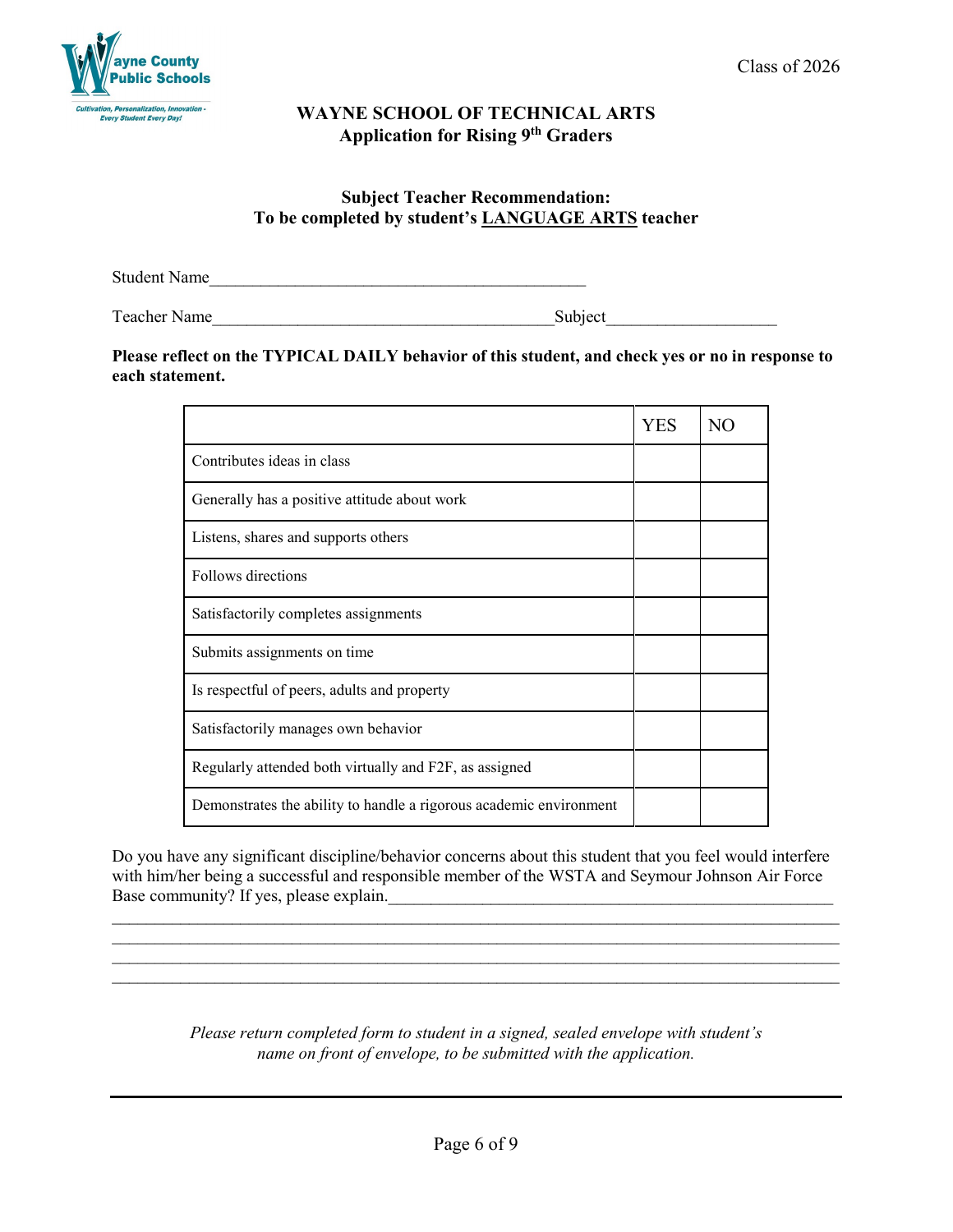

## **Subject Teacher Recommendation: To be completed by student's MATH teacher**

Student Name

Teacher Name\_\_\_\_\_\_\_\_\_\_\_\_\_\_\_\_\_\_\_\_\_\_\_\_\_\_\_\_\_\_\_\_\_\_\_\_\_\_\_\_Subject\_\_\_\_\_\_\_\_\_\_\_\_\_\_\_\_\_\_\_\_

#### **Please reflect on the TYPICAL DAILY behavior of this student, and check yes or no in response to each statement.**

|                                                                    | <b>YES</b> | NO. |
|--------------------------------------------------------------------|------------|-----|
| Contributes ideas in class                                         |            |     |
| Generally has a positive attitude about work                       |            |     |
| Listens, shares and supports others                                |            |     |
| Follows directions                                                 |            |     |
| Satisfactorily completes assignments                               |            |     |
| Submits assignments on time.                                       |            |     |
| Is respectful of peers, adults and property                        |            |     |
| Satisfactorily manages own behavior                                |            |     |
| Regularly attended both virtually and F2F, as assigned             |            |     |
| Demonstrates the ability to handle a rigorous academic environment |            |     |

Do you have any significant discipline/behavior concerns about this student that you feel would interfere with him/her being a successful and responsible member of the WSTA and Seymour Johnson Air Force Base community? If yes, please explain.

 $\_$  , and the set of the set of the set of the set of the set of the set of the set of the set of the set of the set of the set of the set of the set of the set of the set of the set of the set of the set of the set of th

 $\_$  , and the set of the set of the set of the set of the set of the set of the set of the set of the set of the set of the set of the set of the set of the set of the set of the set of the set of the set of the set of th  $\_$  , and the set of the set of the set of the set of the set of the set of the set of the set of the set of the set of the set of the set of the set of the set of the set of the set of the set of the set of the set of th

> *Please return completed form to student in a signed, sealed envelope with student's name on front of envelope, to be submitted with the application.*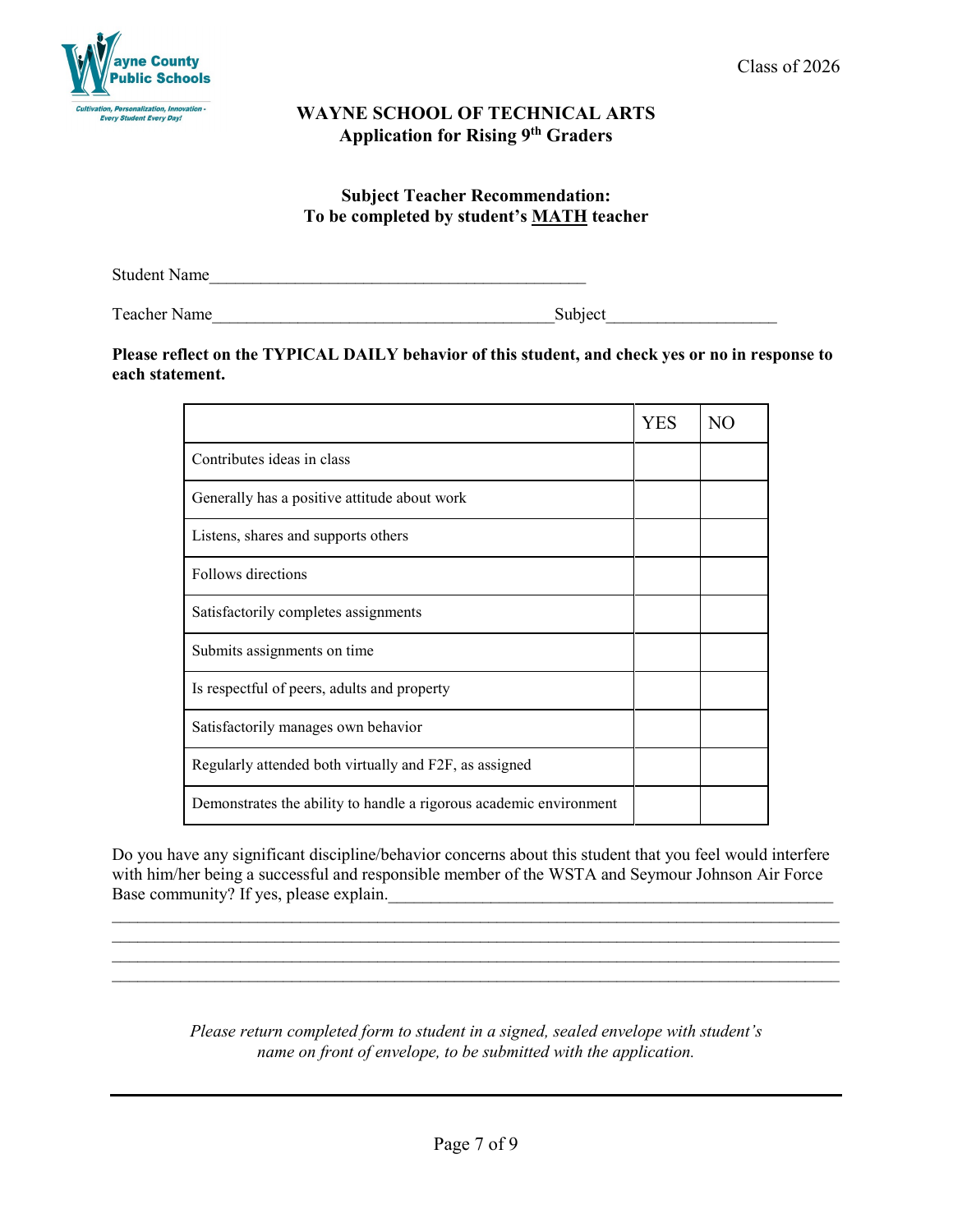

### **Subject Teacher Recommendation: To be completed by student's SCIENCE teacher**

Student Name

Teacher Name\_\_\_\_\_\_\_\_\_\_\_\_\_\_\_\_\_\_\_\_\_\_\_\_\_\_\_\_\_\_\_\_\_\_\_\_\_\_\_\_Subject\_\_\_\_\_\_\_\_\_\_\_\_\_\_\_\_\_\_\_\_

### **Please reflect on the TYPICAL DAILY behavior of this student, and check yes or no in response to each statement.**

|                                                                    | <b>YES</b> | NO. |
|--------------------------------------------------------------------|------------|-----|
| Contributes ideas in class                                         |            |     |
| Generally has a positive attitude about work                       |            |     |
| Listens, shares and supports others                                |            |     |
| Follows directions                                                 |            |     |
| Satisfactorily completes assignments                               |            |     |
| Submits assignments on time.                                       |            |     |
| Is respectful of peers, adults and property                        |            |     |
| Satisfactorily manages own behavior                                |            |     |
| Regularly attended both virtually and F2F, as assigned             |            |     |
| Demonstrates the ability to handle a rigorous academic environment |            |     |

Do you have any significant discipline/behavior concerns about this student that you feel would interfere with him/her being a successful and responsible member of the WSTA and Seymour Johnson Air Force Base community? If yes, please explain.\_\_\_\_\_\_\_\_\_\_\_\_\_\_\_\_\_\_\_\_\_\_\_\_\_\_\_\_\_\_\_\_\_\_\_\_\_\_\_\_\_\_\_\_\_\_\_\_\_\_\_\_

 $\_$  , and the set of the set of the set of the set of the set of the set of the set of the set of the set of the set of the set of the set of the set of the set of the set of the set of the set of the set of the set of th

 $\_$  , and the set of the set of the set of the set of the set of the set of the set of the set of the set of the set of the set of the set of the set of the set of the set of the set of the set of the set of the set of th  $\_$  , and the set of the set of the set of the set of the set of the set of the set of the set of the set of the set of the set of the set of the set of the set of the set of the set of the set of the set of the set of th

> *Please return completed form to student in a signed, sealed envelope with student's name on front of envelope, to be submitted with the application.*